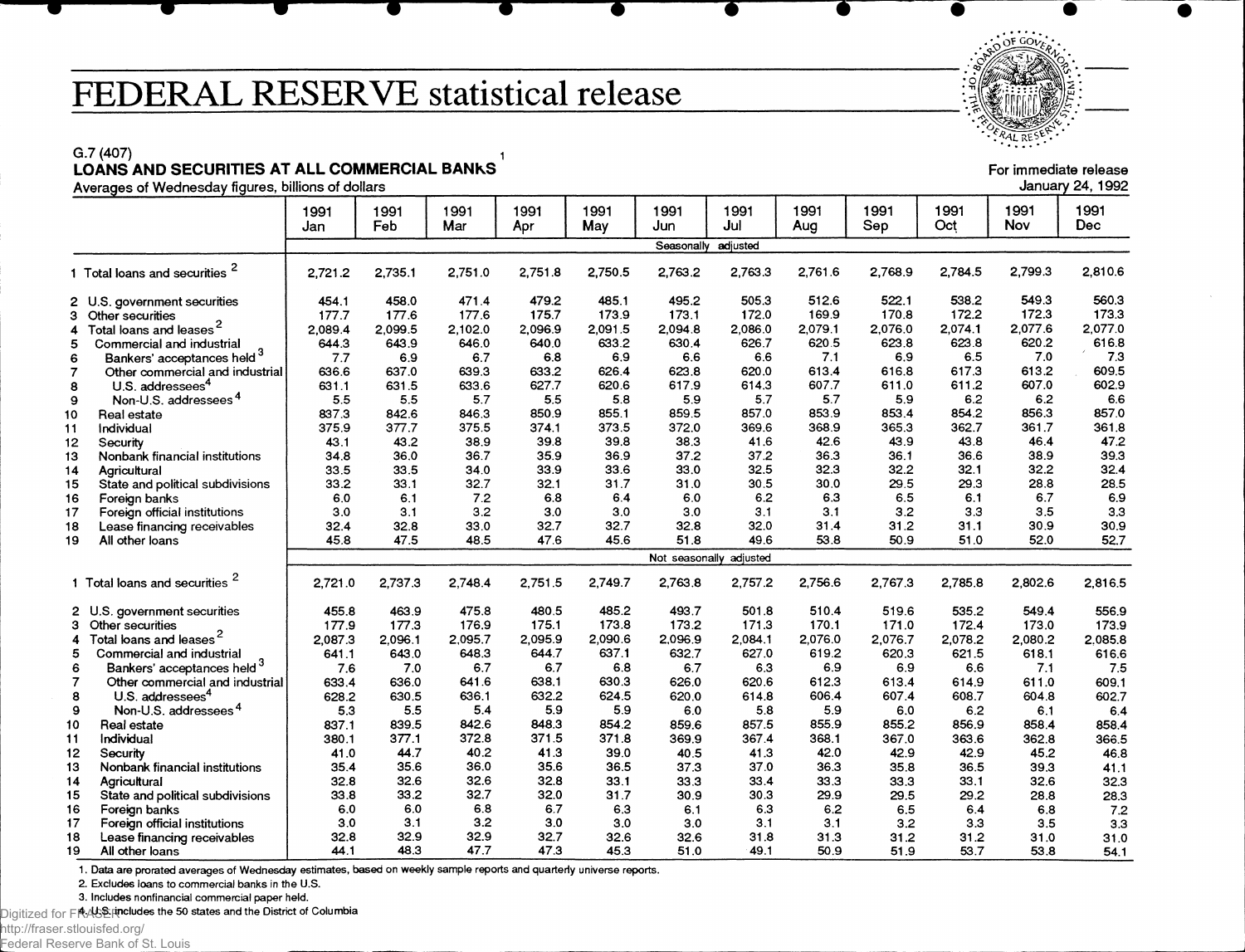## G.7 (407) 1 LOANS AND SECURITIES AT DOMESTICALLY CHARTERED COMMERCIAL BANKS

|                       |                                           | 1991<br>Jan | 1991<br>Feb | 1991<br>Mar | 1991<br>Apr | 1991<br>May | 1991<br>Jun | 1991<br>Jul             | 1991<br>Aug | 1991<br>Sep | 1991<br>Oct | 1991<br><b>Nov</b> | 1991<br><b>Dec</b> |
|-----------------------|-------------------------------------------|-------------|-------------|-------------|-------------|-------------|-------------|-------------------------|-------------|-------------|-------------|--------------------|--------------------|
|                       |                                           |             |             |             |             |             | Seasonally  | adjusted                |             |             |             |                    |                    |
|                       | 1 Total loans and securities <sup>2</sup> | 2,483.2     | 2,491.5     | 2,498.7     | 2,501.3     | 2,496.3     | 2,503.0     | 2,502.0                 | 2,499.8     | 2,501.2     | 2,506.4     | 2,514.0            | 2,519.9            |
|                       | 2 U.S. government securities              | 434.5       | 438.5       | 449.4       | 458.9       | 463.3       | 472.8       | 483.0                   | 488.8       | 498.0       | 509.8       | 518.4              | 527.4              |
| Other securities<br>З |                                           | 161.4       | 161.5       | 161.2       | 159.0       | 157.9       | 157.5       | 156.2                   | 153.7       | 154.2       | 155.6       | 155.5              | 155.7              |
| 4                     | Total loans and leases <sup>2</sup>       | 1,887.3     | 1,891.6     | 1,888.1     | 1.883.4     | 1,875.2     | 1,872.7     | 1,862.9                 | 1,857.3     | 1,849.0     | 1,841.0     | 1,840.1            | 1,836.9            |
| 5                     | Commercial and industrial                 | 508.8       | 508.3       | 506.0       | 500.4       | 493.6       | 490.3       | 484.3                   | 478.9       | 478.1       | 474.9       | 469.9              | 464.8              |
| 6                     | Bankers' acceptances held 3               | 3.2         | 3.4         | 3.5         | 3.8         | 3.8         | 3.7         | 3.9                     | 4.0         | 3.7         | 3.6         | 3.9                | 3.7                |
| $\overline{7}$        | Other commercial and industrial           | 505.6       | 504.9       | 502.4       | 496.5       | 489.8       | 486.6       | 480.5                   | 474.9       | 474.4       | 471.3       | 465.9              | 461.1              |
| 8                     | U.S. addressees <sup>4</sup>              | 504.4       | 503.6       | 501.0       | 495.1       | 488.3       | 485.0       | 478.9                   | 473.3       | 472.8       | 469.7       | 464.7              | 459.9              |
| 9                     | Non-U.S. addressees <sup>4</sup>          | 1.2         | 1.3         | 1.4         | 1.5         | 1.5         | 1.6         | 1.6                     | 1.6         | 1.6         | 1.6         | 1.3                | 1.2                |
| 10<br>Real estate     |                                           | 794.6       | 799.6       | 803.1       | 806.2       | 808.5       | 812.3       | 809.3                   | 806.1       | 805.6       | 806.1       | 808.0              | 808.4              |
| Individual<br>11      |                                           | 375.9       | 377.7       | 375.5       | 374.1       | 373.5       | 372.0       | 369.6                   | 368.9       | 365.3       | 362.7       | 361.7              | 361.8              |
| 12<br>Security        |                                           | 41.5        | 41.3        | 36.8        | 37.8        | 36.4        | 34.9        | 37.4                    | 38.9        | 40.1        | 39.6        | 41.6               | 41.8               |
| 13                    | Nonbank financial institutions            | 27.1        | 27.9        | 28.3        | 27.7        | 27.8        | 27.6        | 27.6                    | 26.8        | 26.4        | 26.5        | 26.6               | 26.6               |
| Agricultural<br>14    |                                           | 33.5        | 33.5        | 34.0        | 33.9        | 33.6        | 33.0        | 32.5                    | 32.3        | 32.2        | 32.1        | 32.2               | 32.4               |
| 15                    | State and political subdivisions          | 33.2        | 33.1        | 32.7        | 32.1        | 31.7        | 31.0        | 30.5                    | 30.0        | 29.5        | 29.3        | 28.8               | 28.5               |
| Foreign banks<br>16   |                                           | 3.2         | 2.7         | 3.5         | 3.2         | 2.8         | 2.5         | 2.5                     | 2.2         | 2.2         | 2.3         | 2.3                | 2.4                |
| 17                    | Foreign official institutions             | 1.4         | 1.4         | 1.6         | 1.3         | 1.3         | 1,3         | 1.3                     | 1.2         | 1.2         | 1.2         | 1.3                | 1.1                |
| 18                    | Lease financing receivables               | 32.4        | 32.8        | 33.0        | 32.7        | 32.7        | 32.8        | 32.0                    | 31.4        | 31.2        | 31.1        | 30.9               | 30.9               |
| 19<br>All other loans |                                           | 35.7        | 33.3        | 33.7        | 33.9        | 33.2        | 35.1        | 35.7                    | 40.7        | 37.3        | 35.3        | 36.8               | 37.9               |
|                       |                                           |             |             |             |             |             |             | Not seasonally adjusted |             |             |             |                    |                    |
|                       | 1 Total loans and securities              | 2,482.3     | 2.491.6     | 2.494.3     | 2,500.2     | 2.496.1     | 2,504.1     | 2.498.2                 | 2,496.0     | 2.501.6     | 2,509.0     | 2,518.1            | 2,523.2            |
|                       | 2 U.S. government securities              | 435.9       | 443.4       | 452.7       | 460.3       | 463.4       | 471.6       | 479.7                   | 486.9       | 496.2       | 507.8       | 518.9              | 524.2              |
| 3 Other securities    |                                           | 161.2       | 160.8       | 160.3       | 158.5       | 157.7       | 157.4       | 155.5                   | 154.1       | 154.7       | 156.2       | 156.2              | 156.3              |
| 4                     | Total loans and leases <sup>2</sup>       | 1,885.2     | 1,887.4     | 1,881.2     | 1,881.4     | 1,874.9     | 1,875.1     | 1,863.1                 | 1,855.0     | 1,850.6     | 1,845.1     | 1,843.0            | 1,842.8            |
| 5                     | Commercial and industrial                 | 506.4       | 507.6       | 507.2       | 503.9       | 497.7       | 492.2       | 484.8                   | 477.3       | 474.7       | 473.1       | 469.1              | 464.0              |
| 6                     | Bankers' acceptances held 3               | 3.4         | 3.5         | 3.6         | 3.7         | 3.7         | 3.7         | 3.7                     | 3.8         | 3.6         | 3.6         | 4.0                | 4.0                |
| $\overline{7}$        | Other commercial and industrial           | 503.0       | 504.1       | 503.7       | 500.2       | 494.1       | 488.6       | 481.2                   | 473.5       | 471.1       | 469.5       | 465.1              | 460.1              |
| 8                     | U.S. addressees <sup>4</sup>              | 501.6       | 502.7       | 502.3       | 498.8       | 492.6       | 487.1       | 479.7                   | 472.0       | 469.5       | 467.9       | 463.7              | 458.7              |
| 9                     | Non-U.S. addressees <sup>4</sup>          | 1.5         | 1.4         | 1.3         | 1.4         | 1.4         | 1.5         | 1.5                     | 1.5         | 1.6         | 1.6         | 1.4                | 1.4                |
| Real estate<br>10     |                                           | 794.4       | 796.5       | 799.4       | 803.7       | 807.6       | 812.4       | 809.9                   | 808.1       | 807.4       | 808.8       | 810.0              | 809.8              |
| Individua!<br>11      |                                           | 380.1       | 377.1       | 372.8       | 371.5       | 371.8       | 369.9       | 367.4                   | 368.1       | 367.0       | 363.6       | 362.8              | 366.5              |
| 12<br>Security        |                                           | 39.1        | 42.7        | 38.1        | 39.4        | 36.2        | 37.3        | 37.5                    | 38.4        | 38.8        | 38.6        | 40.3               | 40.9               |
| 13                    | Nonbank financial institutions            | 27.4        | 27.4        | 27.6        | 27.4        | 27.6        | 28.0        | 27.7                    | 26.8        | 26.2        | 26.5        | 27.1               | 27.5               |
| 14<br>Agricultural    |                                           | 32.8        | 32.6        | 32.6        | 32.8        | 33.1        | 33.3        | 33.4                    | 33.3        | 33.3        | 33.1        | 32.6               | 32.3               |
| 15                    | State and political subdivisions          | 33.8        | 33.2        | 32.7        | 32.0        | 31.7        | 30.9        | 30.3                    | 29.9        | 29.5        | 29.2        | 28.8               | 28.3               |
| 16                    |                                           | 3.3         | 2.7         | 3.2         | 3,0         | 2.8         | 2.4         | 2.6                     | 2.2         | 2.2         | 2.4         | 2.3                | 2.5                |
| Foreign banks<br>17   | Foreign official institutions             | 1.4         | 1.4         | 1.6         | 1.3         | 1.3         | 1.3         | 1.3                     | 1.2         | 1.2         | 1.2         | 1.3                | 1.1                |
| 18                    | Lease financing receivables               | 32.8        | 32.9        | 32.9        | 32.7        | 32.6        | 32.6        | 31.8                    | 31.3        | 31.2        | 31.2        | 31.0               | 31.0               |
| 19<br>All other loans |                                           | 33.6        | 33.3        | 33.2        | 33.7        | 32.6        | 34.7        | 36.5                    | 38.5        | 39.2        | 37.4        | 37.7               | 38.8               |

1. Data are prorated averages of Wednesday estimates, based on weekly sample reports and quarterly universe reports.

2. Excludes loans rc commercial banks in the U.S.

3. Includes nonfinancial commercial paper held.

4. U.S. includes the 50 states and the District of Columbia

Federal I serve Bank of St. Luis